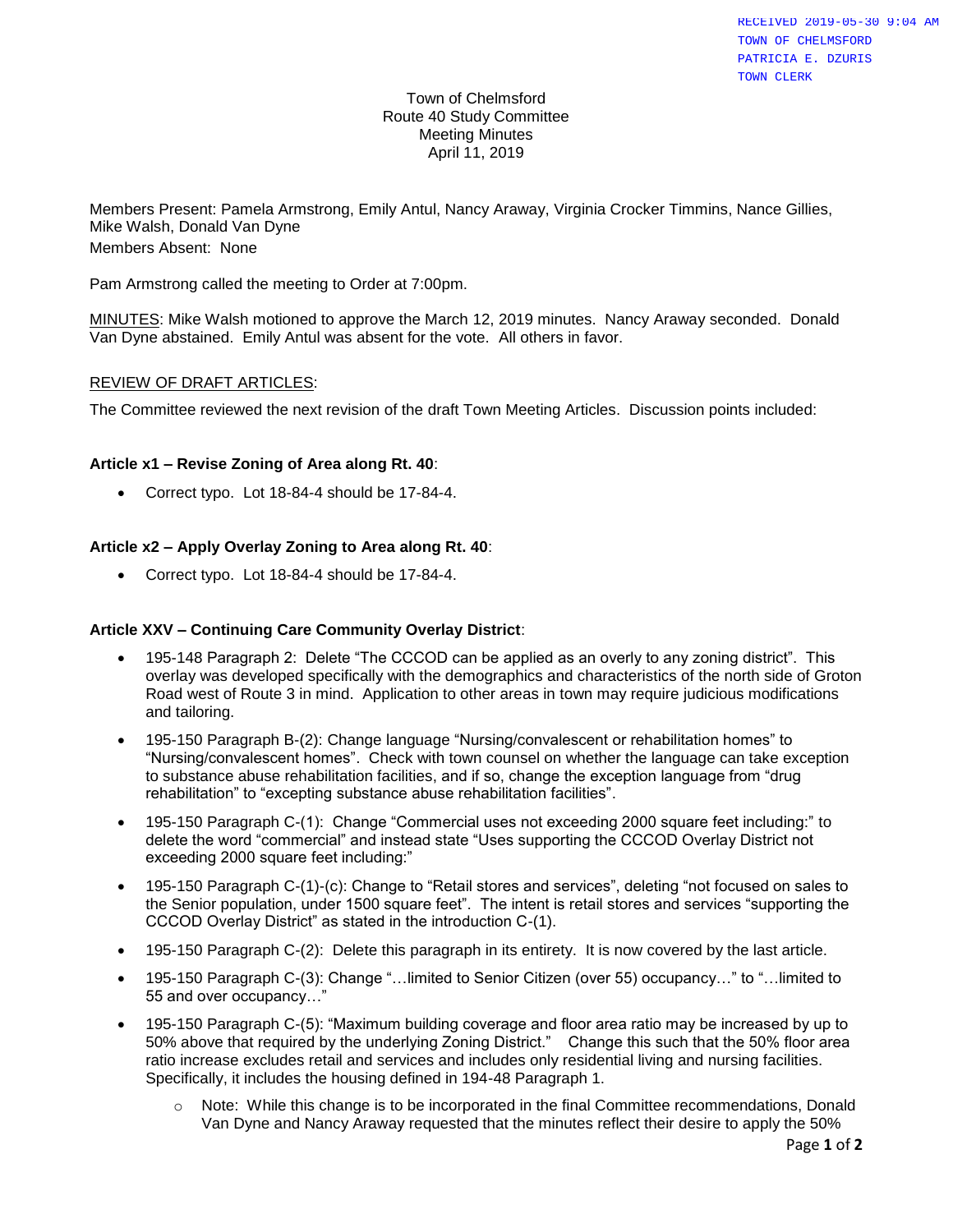floor area ratio to commercial businesses in addition to residential. The majority decision of the committee to restrict the 50% floor area ratio increase to only residential facilities was made with the intent to minimize overdevelopment of commercial spaces and to eliminate provisions that would encourage development of strip malls.

• 195-151 Paragraph B: Delete this paragraph requiring new construction to be a minimum of 2 actively used stories high. The Committee decided that building height should be left to judicious choices considering aesthetics and market demand for uses.

#### **Article x3 – Modify the CEIOD overlay to permit multifamily residential use in IA Districts**:

• Enabling embedded housing in industrial areas is not part of this Committee's discussions or recommendations. Delete from this document and work as separate recommendation outside of the Committee if desired.

Emily Antul motioned to endorse the Articles recommendations with the changes incorporated. Mike Walsh seconded. All others were in favor.

Donald Van Dyne requested that the minutes request his desire to zone this area of Route 40 Commercial.

#### FINAL REPORT DRAFT OUTLINE:

Mike Walsh distributed a draft outline for the Final Report. The committee provided input to the outline which included:

- Moving the order of some sections such that the first three sections are Executive Overview, The Town's August recommended change, and Members of the Committee.
- Section covering Recommended Zoning Change by the Town August 2018:
	- $\circ$  Address 2 Meetings in August Planning Board Public Meeting on August 8th and the Public Hearing, which was 2 sessions long on August 22<sup>nd</sup> and August 29<sup>th</sup>.
	- o Include establishment of Committee as outcome from Public Hearing.
- The intent is to provide bound copies of the report to the Planning Board in addition to accommodating the Planning Board's request to conduct a PowerPoint presentation.

#### PUBLIC INPUT SESSION

No one provided public input at this meeting.

MEETING ADJOURNMENT: The meeting was adjourned at 8:10pm.

NEXT MEETING: Initially planned May 9, 2019 at 7:00pm during this meeting. Subsequently rescheduled to May 28, 2019.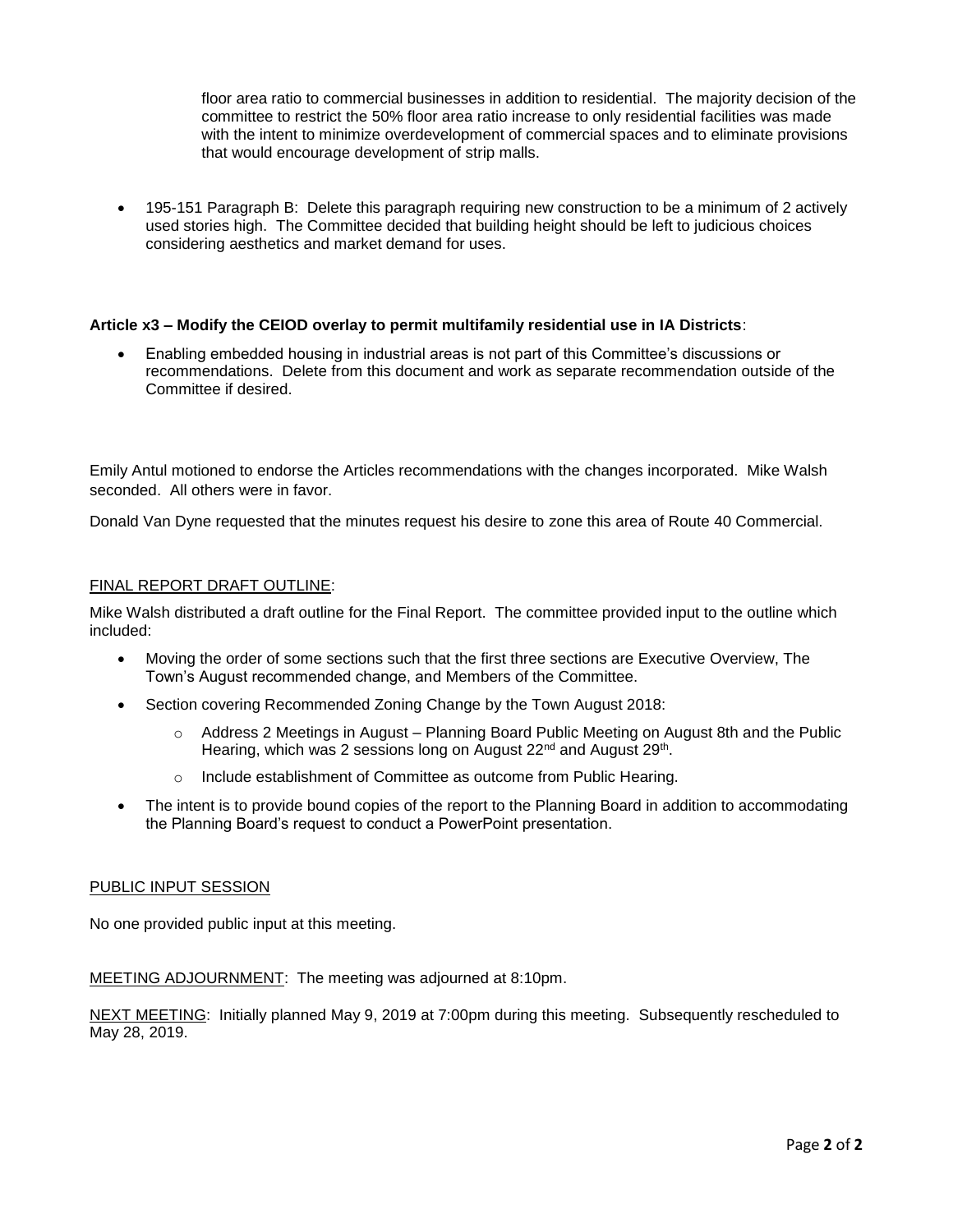RECEIVED 2019-06-10 12:58 PM TOWN OF CHELMSFORD PATRICIA E. DZURIS TOWN CLERK

Route 40 North Side Draft Articles Reviewed at Route 40 Study Committee Meeting on April 11, 2019

### **Town Meeting Article x1 – Revise Zoning of Area along Rt. 40**

To revise the zoning of properties directly abutting and north of Rt. 40 and west of Rt. 3, from RC to IA, to include properties identified by Book and Lot as 10-22-1, 16-22-1, 16-22-2, 17-22-1, 17- 22-2, 17-22-3, 17-22-4, 17-22-5, 17-22-6, 17-84-1, 17-84-2, 17-84-3, 18-84-4, 17-84-5, 17-84-6.; and apply a new Continuing Care Community Overlay District to the entire Limited Industrial (IA) District thereby created, as follows

#### **Town Meeting Article x2 – Apply Overlay Zoning to Area along Rt. 40**

Apply a new Continuing Care Community Overlay District (CCCOD) to the area north of Route 40 and west of Route 3, to include properties identified by Book and Lot as 10-22-1, 16-22-1, 16-22-2, 17- 22-1, 17-22-2, 17-22-3, 17-22-4, 17-22-5, 17-22-6, 17-84-1, 17-84-2, 17-84-3, 18-84-4, 17-84-5, 17-84-6, as follows:

### **Article XXVII –Continuing Care Community Overlay District**

### § 195-148 [Establishment of overlay district](https://www.ecode360.com/32190167#32190174)

The Continuing Care Community Overlay District (CCCOD) addresses changing Town and regional market conditions, specifically the need to provide housing opportunities to the growing population of senior citizens. The CCCOD that defines the framework for an Aging-in-Place Community that provides individual and multi-family housing opportunities, facilitated and independent senior living facilities, and graduated healthcare support service, with readily available Personal Care Services.

The CCCOD can be applied as an overlay to any zoning district. Plans submitted under the CCCOD are required to meet these basic requirements and objectives:

### [A.](https://www.ecode360.com/32190169#32190169)

Promotes orderly, effective and quality development and redevelopment;

[B.](https://www.ecode360.com/32190171#32190171)

Provides housing opportunities that will be compatible and complementary with the surrounding area;

[C.](https://www.ecode360.com/32190172#32190172)

Enhances the aesthetic qualities and characteristics of the area, such as architectural style, streetscape character, open space, connectivity, and overall setting in a manner that protects and enhances the value of surrounding real property; and

#### [D.](https://www.ecode360.com/32190173#32190173)

Does not disturb residential neighborhoods or detract from the appearance of the Town and results in the maintenance of a balance and workable relationship between the existing area and use, the new utilization and adjacent residential neighborhoods.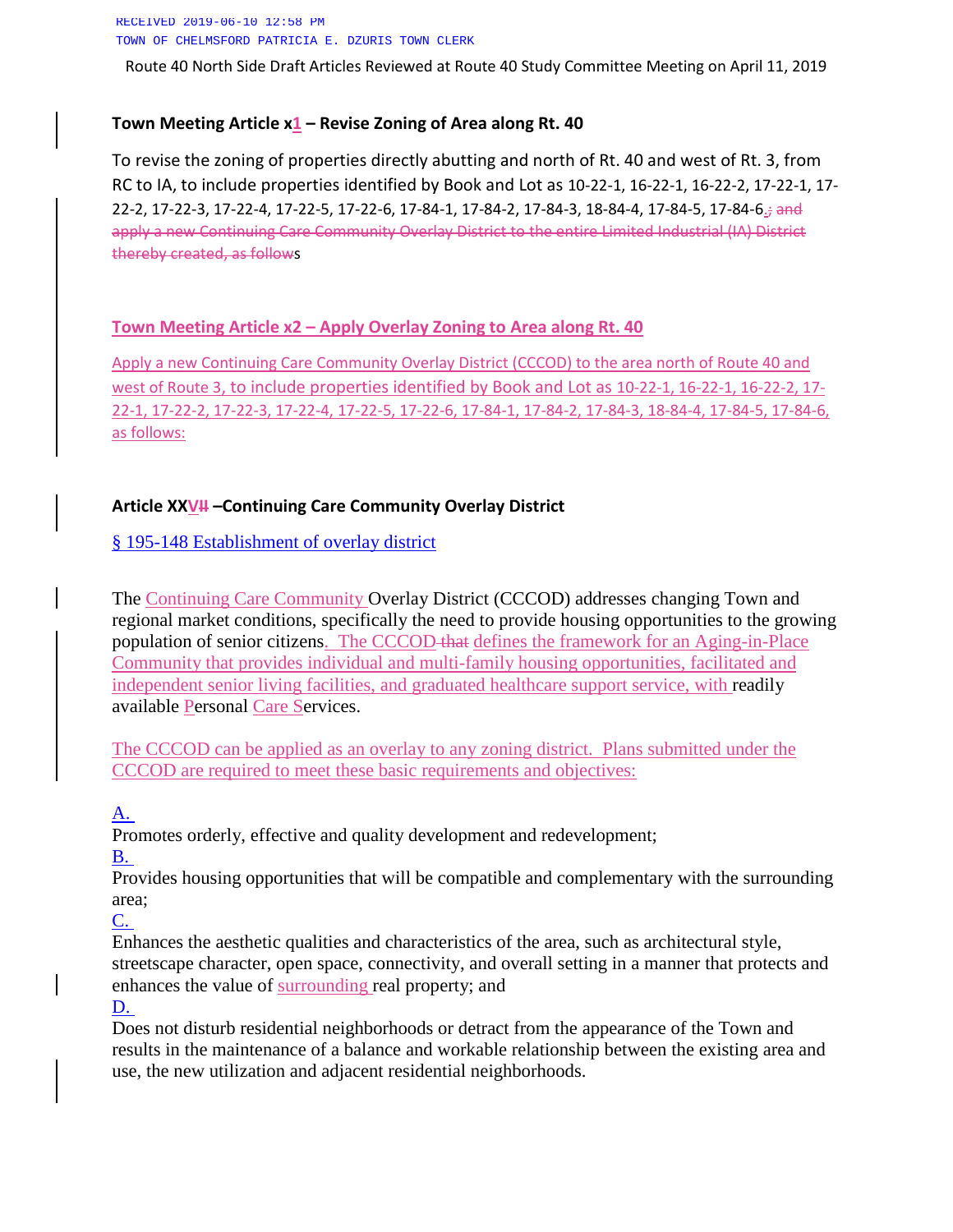The Requirements detailed in Article XXV – Continuing Care Community Overlay District are intended to modify the basic requirements of the district to which they are applied. Unless otherwise stated in this Article, exceptions and modifications provided by any other Overlay District are not intended to be combined with the application of the CCCOD.

### § 195-149 [Establishment of overlay district](https://www.ecode360.com/32190167#32190174)

The location and boundaries of this overlay district are hereby established and made part of this bylaw as shown on the Continuing Care Community Overlay District Map, dated mm/dd/yyyy[.\[1\]](https://www.ecode360.com/32190167#ft32190174-1)

### $[1]$

Editor's Note: Said map is on file in the Town offices.

# § 195-150 [Use regulations.](https://www.ecode360.com/32190167#32190175)

### [A.](https://www.ecode360.com/32190176#32190176)

The existing use Regulation Schedule (Chapter [195,](https://www.ecode360.com/29363180#29363180) Attachment 1) shall be applicable within the underlying zoning districts.

[B.](https://www.ecode360.com/32190177#32190177)

Within the overlay the following uses are permitted by right:

[\(1\)](https://www.ecode360.com/32190178#32190178)

Attached and detached Multi-family dwellings limited to Senior occupancy, Independent Senior Living Facilities up to a density of 20 units per acre; Facilitated and independent senior living facilities (iaw Article XVII), and (exempt and nonexempt) Adult Day Care facilities. [\(2\)](https://www.ecode360.com/32190179#32190179)

Nursing/convalescent or rehabilitation homes (excepting drug rehabilitation facilities). [\(3\)](https://www.ecode360.com/32190180#32190180)

Personal Care Services, such as but not restricted to barber, salon, laundry/dry cleanerfinancial services agency, and pharmaceutical supplies (single tenant free-standing are not permitted).  $(4)$ 

Restaurants no larger than 3000 sq. ft. (single tenant free-standing and drive-throughs are not permitted)

[\(45\)](https://www.ecode360.com/32190182#32190182)

Pharmacy and Banks; (drive-throughs are permitted, excluding single-tenant freestanding). (6) Medical Offices, Clinics and Centers

(57)

Parking garages / structures as an: accessory use / structure only.

[C.](https://www.ecode360.com/32190187#32190187)

The following are permitted by special permit:

[\(1\)](https://www.ecode360.com/32190188#32190188)

Commercial Uses not exceeding 2000 square feet, including:

(a) Personal Care Services, such as but not restricted to barber, salon, laundry/dry cleaner, financial services agency, and pharmaceutical supplies

(b) Pharmacy and Banks; (drive-throughs are permitted).

(c) Retail stores and services not focused on sales to the Senior population, under 1500 sq. ft..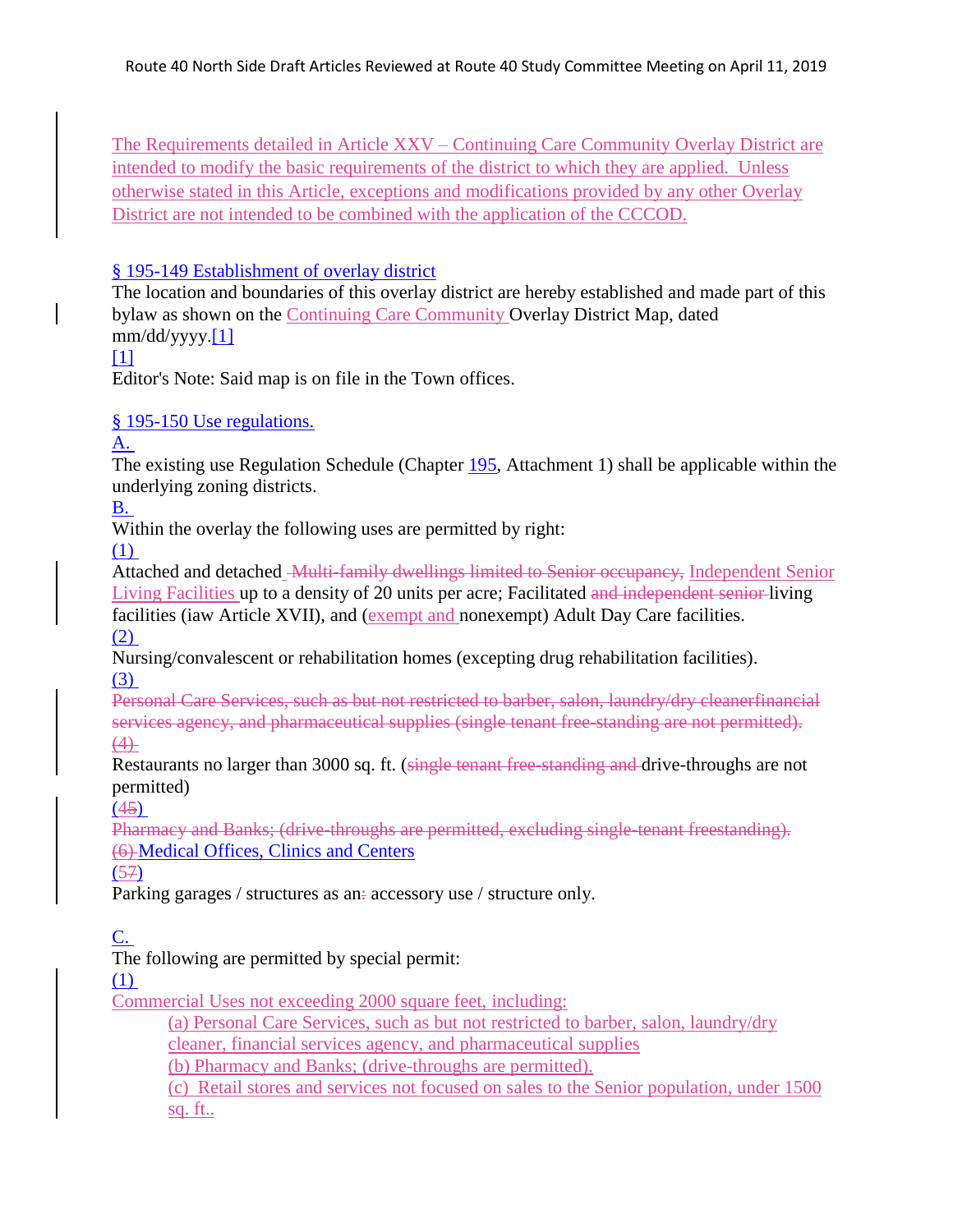# (2)

General Multifamily housing compliant with Article XII Multifamily Housing, sections 195-59, 195-61through 195-63 and Article XXIII Inclusionary Housing Bylaw.

# (3)

Retail stores and services not focused on support of the Senior population, under 1500 sq. ft., excepting free-standing units

# $(3)$

Reduction of residential unit size in multifamily housing dwellings limited to Senior Citizen (over 55) occupancy, below the limits established in ss 195-113 Residential Uses.

 $(4)$ 

Building that exceed the height of the underlying zoning district, as provided for in ss195-151 (54)

Multifamily housing Independent Senior Living Facility density in excess of 20 units per acre, subject to ss 195-63 Density Bonus for affordable housing, excepting that in the CCCOD, one unit for each 5 units set aside for Affordable Housing may be permitted.

(5)

Buildings that exceed the height of the underlying zoning district, as provided for in ss195-151. (66)

Maximum building coverage and floor area ratio may be increased by up to 50% above that required by the underlying Zoning District, provided that a minimum of 20% of the area of the property is maintained as landscaped green area.

# § 195-151 [Special provisions](https://www.ecode360.com/32190167#32190192) for all CCCOD.

A.

Building height. For lots in the Rt. 40 Industrial area, buildings that are set back from Rt. 40 by more than 600 feet may be up to 5 stories tall and 60 feet high.

**B.** [A.](https://www.ecode360.com/32190194#32190194)

Parking garages / structures shall not be counted towards the floor area ratio.

CB.

New construction shall be a minimum of 2 actively used stories high, except as approved by special permit on the basis of outstanding contribution to the community.

DC.

New construction of Restaurants, Banks, Pharmacies, Personal Care Services and other Retail and Services (iaw 195-150 B 3-5 and C2) shall not be single tenant free standing structures. D.

All new construction shall maintain a minimum of 20% landscaped area on the lot. E.

Except as specifically defined in Article XXIIXXV, the dimensional standards of the underlying zoning district shall apply.

§ 195-152 Special provisions for CCCOD implementation in specific areas.

 $A$ .

Building height. For lots in the IA District north of Rt. 40, buildings that are set back from Rt. 40 by more than 200 feet may be up to 5 stories tall and 60 feet high.  $\underline{B}$ .